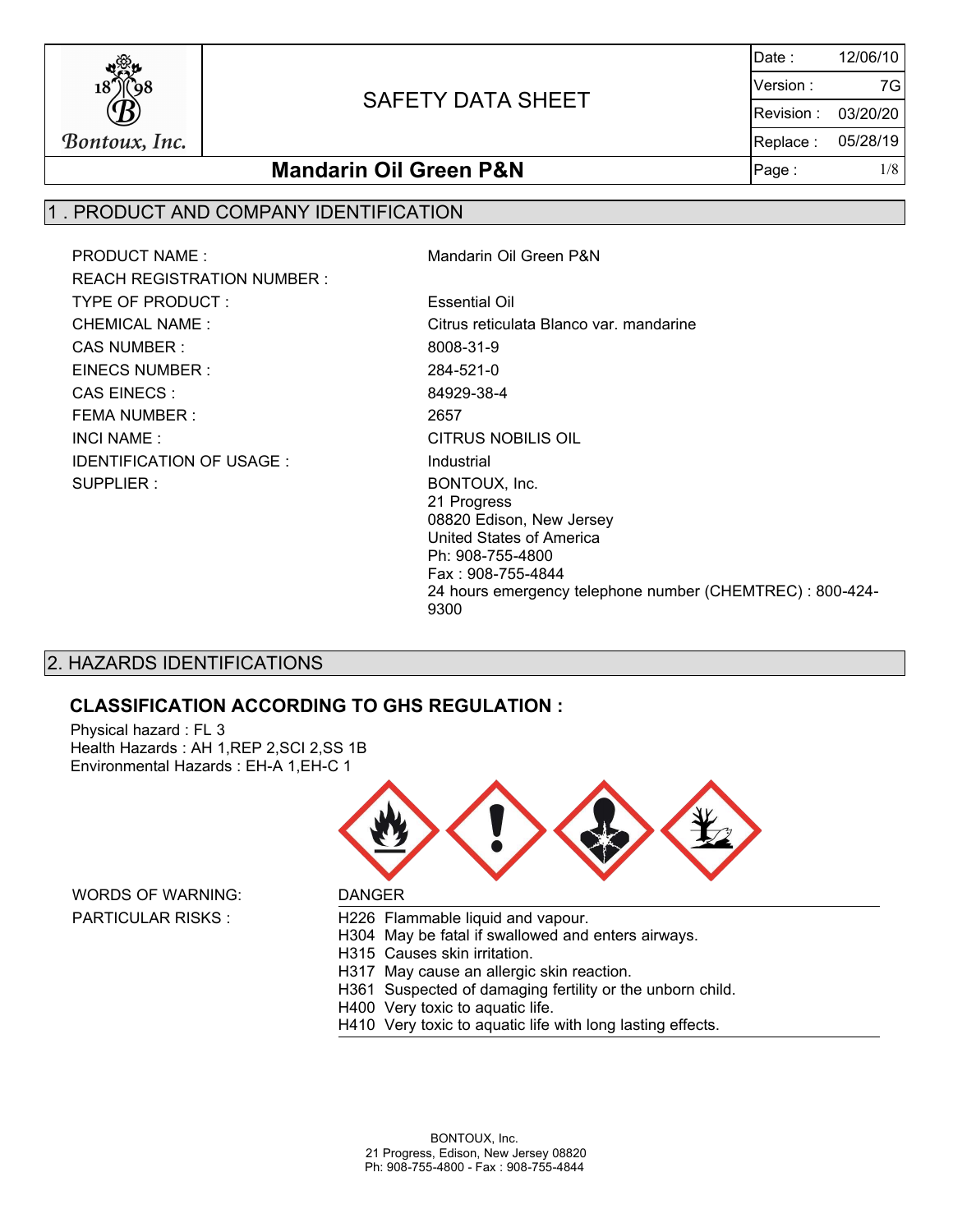|                                                                                                                                                |                |                                                                                                                                                                                                                                                                                                                                                                                                                                                                                                                                                                                                                                                                                                                                                                                                                                                                                                                                                                                                                                                                                                                                                                                                                                                                                                                                                                                                                                                                                                                                                                                                                                                  | Date:     | 12/06/10 |
|------------------------------------------------------------------------------------------------------------------------------------------------|----------------|--------------------------------------------------------------------------------------------------------------------------------------------------------------------------------------------------------------------------------------------------------------------------------------------------------------------------------------------------------------------------------------------------------------------------------------------------------------------------------------------------------------------------------------------------------------------------------------------------------------------------------------------------------------------------------------------------------------------------------------------------------------------------------------------------------------------------------------------------------------------------------------------------------------------------------------------------------------------------------------------------------------------------------------------------------------------------------------------------------------------------------------------------------------------------------------------------------------------------------------------------------------------------------------------------------------------------------------------------------------------------------------------------------------------------------------------------------------------------------------------------------------------------------------------------------------------------------------------------------------------------------------------------|-----------|----------|
|                                                                                                                                                |                | <b>SAFETY DATA SHEET</b>                                                                                                                                                                                                                                                                                                                                                                                                                                                                                                                                                                                                                                                                                                                                                                                                                                                                                                                                                                                                                                                                                                                                                                                                                                                                                                                                                                                                                                                                                                                                                                                                                         | Version : | 7G       |
|                                                                                                                                                |                |                                                                                                                                                                                                                                                                                                                                                                                                                                                                                                                                                                                                                                                                                                                                                                                                                                                                                                                                                                                                                                                                                                                                                                                                                                                                                                                                                                                                                                                                                                                                                                                                                                                  |           | 03/20/20 |
| Bontoux, Inc.                                                                                                                                  |                |                                                                                                                                                                                                                                                                                                                                                                                                                                                                                                                                                                                                                                                                                                                                                                                                                                                                                                                                                                                                                                                                                                                                                                                                                                                                                                                                                                                                                                                                                                                                                                                                                                                  |           | 05/28/19 |
|                                                                                                                                                |                | <b>Mandarin Oil Green P&amp;N</b>                                                                                                                                                                                                                                                                                                                                                                                                                                                                                                                                                                                                                                                                                                                                                                                                                                                                                                                                                                                                                                                                                                                                                                                                                                                                                                                                                                                                                                                                                                                                                                                                                | Page:     | 2/8      |
| PRECAUTIONARY STATEMENT<br>PREVENTION :<br>PRECAUTIONARY STATEMENT<br>RESPONSE:                                                                |                | P201 Obtain special instructions before use.<br>P202 Do not handle until all safety precautions have been read and<br>understood.<br>P210 Keep away from heat, sparks, open flames or hot surfaces. - No<br>smoking.<br>P233 Keep container tightly closed.<br>P240 Ground/bond container and receiving equipment.<br>P241 Use explosion-proof electrical, ventilating, lighting, communication,<br>equipment.<br>P242 Use only non-sparking tools.<br>P243 Take precautionary measures against static discharge.<br>P261 Avoid breathing dust, fume, gas, mist, vapours, spray.<br>P264 Wash parts in contact thoroughly after handling.<br>P272 Contaminated work clothing should not be allowed out of the<br>workplace.<br>P273 Avoid release to the environment.<br>P280 Wear protective gloves, protective clothing, eye protection, face<br>protection.<br>P281 Use personal protective equipment as required.<br>P301+P310 IF SWALLOWED: Immediately call a POISON CENTER or<br>doctor/physician.<br>P302+P352 IF ON SKIN: Wash with plenty of soap and water.<br>P303+P361+P353 IF ON SKIN (or hair) : Remove immediately all<br>contaminated clothing. Rinse skin with water/shower.<br>P308+P313 IF exposed or concerned : Get medical advice.<br>P321 Specific treatment.<br>P331 Do NOT induce vomiting.<br>P332+P313 If skin irritation occurs : Get medical advice.<br>P333+P313 If skin irritation or rash occurs : Get medical advice.<br>P362 Take off contaminated clothing and wash before reuse.<br>P363 Wash contaminated clothing before reuse.<br>P370+P378 In case of fire : Use CO2 foam, dry chemical for extinction. |           |          |
| P391 Collect spillage.<br>P403+P235 Store in well-ventilated place. Keep cool.<br>PRECAUTIONARY STATEMENT<br>STORAGE:<br>P405 Store locked up. |                |                                                                                                                                                                                                                                                                                                                                                                                                                                                                                                                                                                                                                                                                                                                                                                                                                                                                                                                                                                                                                                                                                                                                                                                                                                                                                                                                                                                                                                                                                                                                                                                                                                                  |           |          |
| PRECAUTIONARY STATEMENT<br><b>DISPOSAL:</b>                                                                                                    |                | P501 Dispose of contents and/or container in accordance with local, regional,<br>national and/or international regulation.                                                                                                                                                                                                                                                                                                                                                                                                                                                                                                                                                                                                                                                                                                                                                                                                                                                                                                                                                                                                                                                                                                                                                                                                                                                                                                                                                                                                                                                                                                                       |           |          |
| Not available.<br><b>PARTICULAR MENTION:</b>                                                                                                   |                |                                                                                                                                                                                                                                                                                                                                                                                                                                                                                                                                                                                                                                                                                                                                                                                                                                                                                                                                                                                                                                                                                                                                                                                                                                                                                                                                                                                                                                                                                                                                                                                                                                                  |           |          |
| OTHERS:                                                                                                                                        | Not available. |                                                                                                                                                                                                                                                                                                                                                                                                                                                                                                                                                                                                                                                                                                                                                                                                                                                                                                                                                                                                                                                                                                                                                                                                                                                                                                                                                                                                                                                                                                                                                                                                                                                  |           |          |
| LIMITS OF EXPOSURE :                                                                                                                           |                | Not available.                                                                                                                                                                                                                                                                                                                                                                                                                                                                                                                                                                                                                                                                                                                                                                                                                                                                                                                                                                                                                                                                                                                                                                                                                                                                                                                                                                                                                                                                                                                                                                                                                                   |           |          |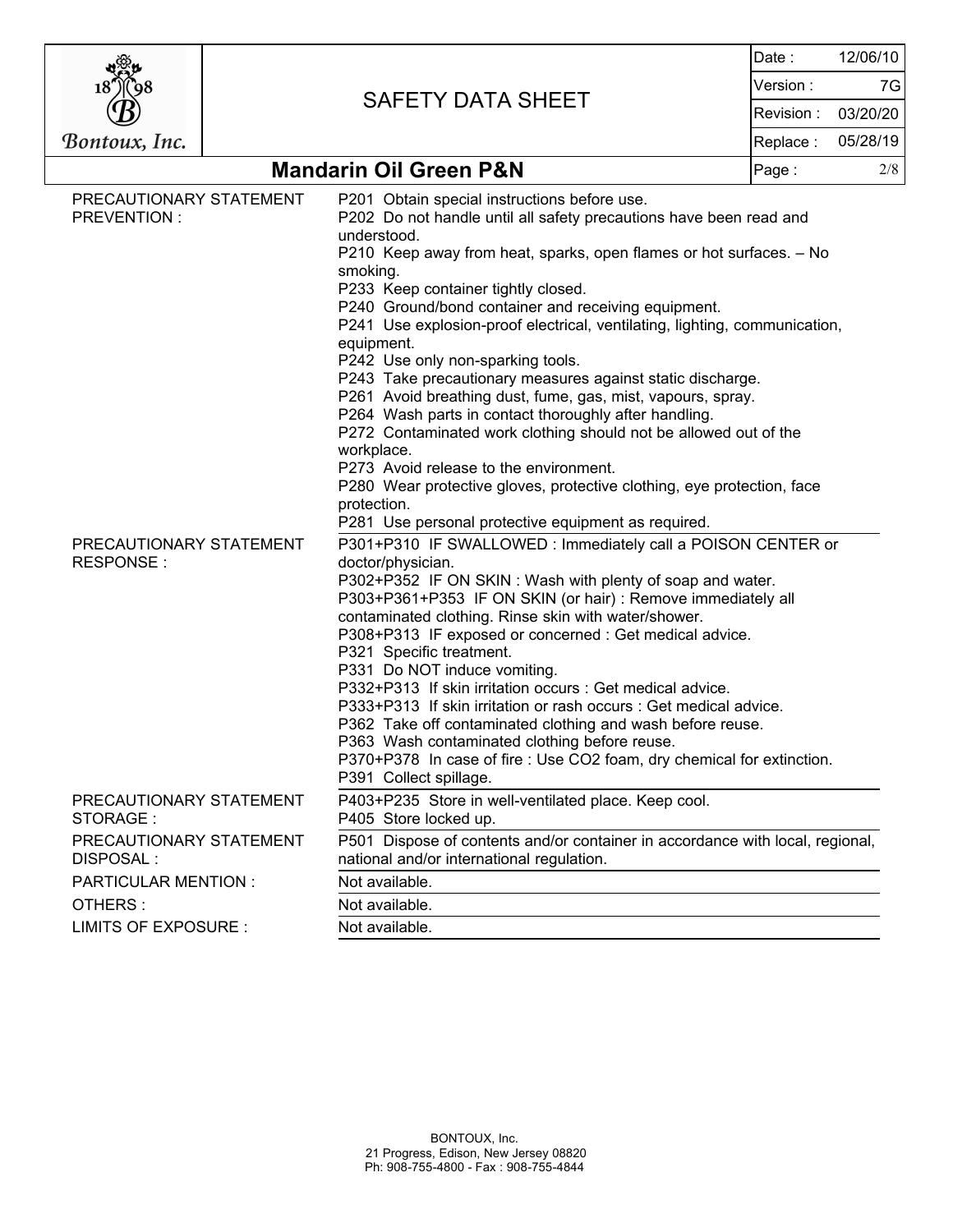

Date : Version : Revision : Replace : Page : 3/8 12/06/10 03/20/20 05/28/19 7G

## **Mandarin Oil Green P&N**

## 3. COMPOSITION INFORMATION

| INGREDIENT CONTRIBUTING TO THE HAZARD                                                                                                                                   | ICONTENT            |
|-------------------------------------------------------------------------------------------------------------------------------------------------------------------------|---------------------|
| Limonene (CAS: 138-86-3)<br>1999/45/CE: N;XN;R10;R38;R43;R50/53;R65;S02;S24;S37;S60;S61;S62<br>GHS: AH 1, EH-A 1, EH-C 1, FL 3, SCI 2, SS 1B                            | <78%V/V             |
| Gamma terpinene (CAS: 99-85-4)<br>1999/45/CE: Xn;R10;R65;S62<br>GHS: AH 1, ATO 5 (3,850), FL 3, REP 2, SCI 3                                                            | $~^{\sim}$ 15 %V/V  |
| Pinenes (CAS: 80-56-8(alpha)+127-91-3(beta))<br>1999/45/CE: N;XI;XN;R10;R38;R43;R50/53;R65;S24;S36/37;S62<br>GHS: AH 1, ATO 4 (500), EH-A 1, EH-C 1, FL 3, SCI 2, SS 1B | $<$ 5%V/V           |
| Myrcene (CAS: 123-35-3)<br>1999/45/CE: XN:R10:R38:R65:S62<br>GHS: AH 1, EDI 2A, EH-A 1, EH-C 2, FL 3, SCI 2                                                             | $<4\%$ V/V          |
| Terpinolene (CAS: 586-62-9)<br>1999/45/CE: N;Xn;R43;R50/53;R65;S24;S37;S57;S60;S61;S62<br>GHS: AH 1, ATO 5 (3,775), EH-A 1, EH-C 1, FL 4, SCI 3, SS 1B                  | $~\tilde{}$ 1 %V/V  |
| Para cymene (CAS: 99-87-6)<br>GHS: AH 1, ATO 5 (4,750), EH-A 2, EH-C 2, FL 3, REP 2, SCI 3                                                                              | <sup>∼</sup> 1 %V/V |

### 4. FIRST-AID MEASURES

| INGESTION :    | Do not try to vomit. Rinse mouth. Consult a doctor.                                                                |
|----------------|--------------------------------------------------------------------------------------------------------------------|
| EYE CONTACT:   | Wash immediately and abundantly the eyes with a good running water at low<br>pressure. Consult an ophthalmologist. |
| SKIN CONTACT : | Sprinkle abundantly with water during at least 15 minutes.                                                         |
| INHALATION :   | Remove victim to fresh air                                                                                         |

### 5. FIRE FIGHTING

| EXTINGUISHING MEDIA :              | SUITABLE :<br>NON SUITABLE : | CO2 foam, dry chemical.<br>Water. |
|------------------------------------|------------------------------|-----------------------------------|
| SPECIFIC METHODS OF FIRE FIGHTING: |                              |                                   |
|                                    | None.                        |                                   |

SPECIAL EQUIPMENT FOR THE PROTECTION OF FIRE FIGHTERS : No.

## 6. ACCIDENTAL RELEASE MEASURES

| PERSONAL PRECAUTIONS :           | Avoid all contact with eyes and mucous.                                                               |
|----------------------------------|-------------------------------------------------------------------------------------------------------|
| ENVIRONNEMENTAL<br>PRECAUTIONS : | Don't throw it in sewer nor in natural environment.                                                   |
| METHODS FOR CLEANING-UP :        | Recover in a tight container.<br>Wash with plenty of water after complete elimination of the product. |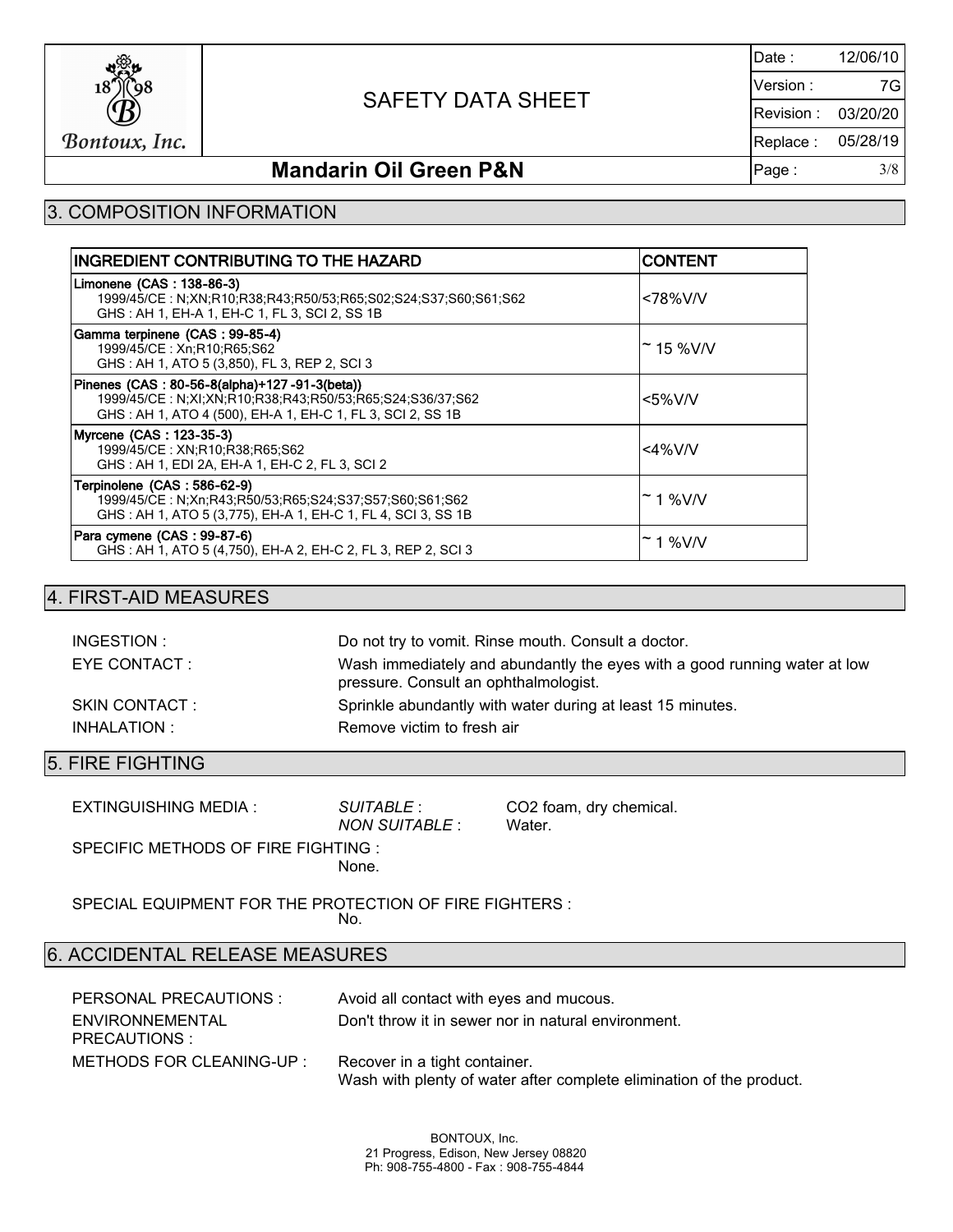

Date : Version : Revision : Replace : Page : 4/8 12/06/10 03/20/20 05/28/19 7G

## **Mandarin Oil Green P&N**

## 7. HANDLING AND SORAGE

| HANDLING: | Avoid contact with eyes and mucous.                                          |
|-----------|------------------------------------------------------------------------------|
| STORAGE:  | Keep away from humidity in a fresh place. Keep container closed after using. |
| OTHER:    | See Section 8.                                                               |

## 8. EXPOSURE CONTROLS / PERSONAL PROTECTION

| RESPIRATORY PROTECTION :   | Assure a good ventilation of work place.                                                                 |
|----------------------------|----------------------------------------------------------------------------------------------------------|
| HAND PROTECTION :          | Plastic or synthetic rubber impermeable gloves.                                                          |
| EYE PROTECTION :           | Goggles giving complete protection to eyes. Eyewash bottle with clean water.                             |
| SKIN AND BODY PROTECTION:  | Clothes for chemical protection to avoid contact.                                                        |
| INGESTION :                | Do not eat, drink and smoke while using                                                                  |
| <b>INDUSTRIAL HYGIENE:</b> | Provide an extraction or global ventilation of the work place to reduce<br>concentrations of the steams. |

## 9. PHYSICAL AND CHEMICAL PROPERTIES

| FORM:                         | Liquid                         |
|-------------------------------|--------------------------------|
| COLOR:                        | Green or yellow to dark orange |
| ODOR:                         | Fresh orange mandarin          |
| ODOR THRESHOLD :              | Data not found                 |
| $pH$ :                        | Data not found                 |
| <b>MELTING POINT:</b>         | Data not found                 |
| <b>BOILING POINT:</b>         | Data not found                 |
| FLASHPOINT (closed cup) :     | 49 °C / 120.2 °F               |
| <b>EVAPORATION RATE:</b>      | Data not found                 |
| FLAMMABILITY:                 | Data not found                 |
| <b>EXPLOSIVE LIMITS:</b>      | Data not found                 |
| VAPOR PRESSURE :              | Data not found                 |
| VAPOR DENSITY:                | Data not found                 |
| SPECIFIC GRAVITY:             | 0.850                          |
| SOLUBILITY IN WATER:          | Insoluble                      |
| Log K (n-octanol/water) :     | Data not found                 |
| AUTOIGNITION TEMP.:           | Data not found                 |
| DECOMPOSITION TEMP.:          | Data not found                 |
| VISCOSITY:                    | Data not found                 |
| <b>EXPLOSIVE PROPRIETIES:</b> | Data not found                 |
| <b>OXIDIZING PROPRIETIES:</b> | Data not found                 |
| OTHER DATA:                   | Data not found                 |
|                               |                                |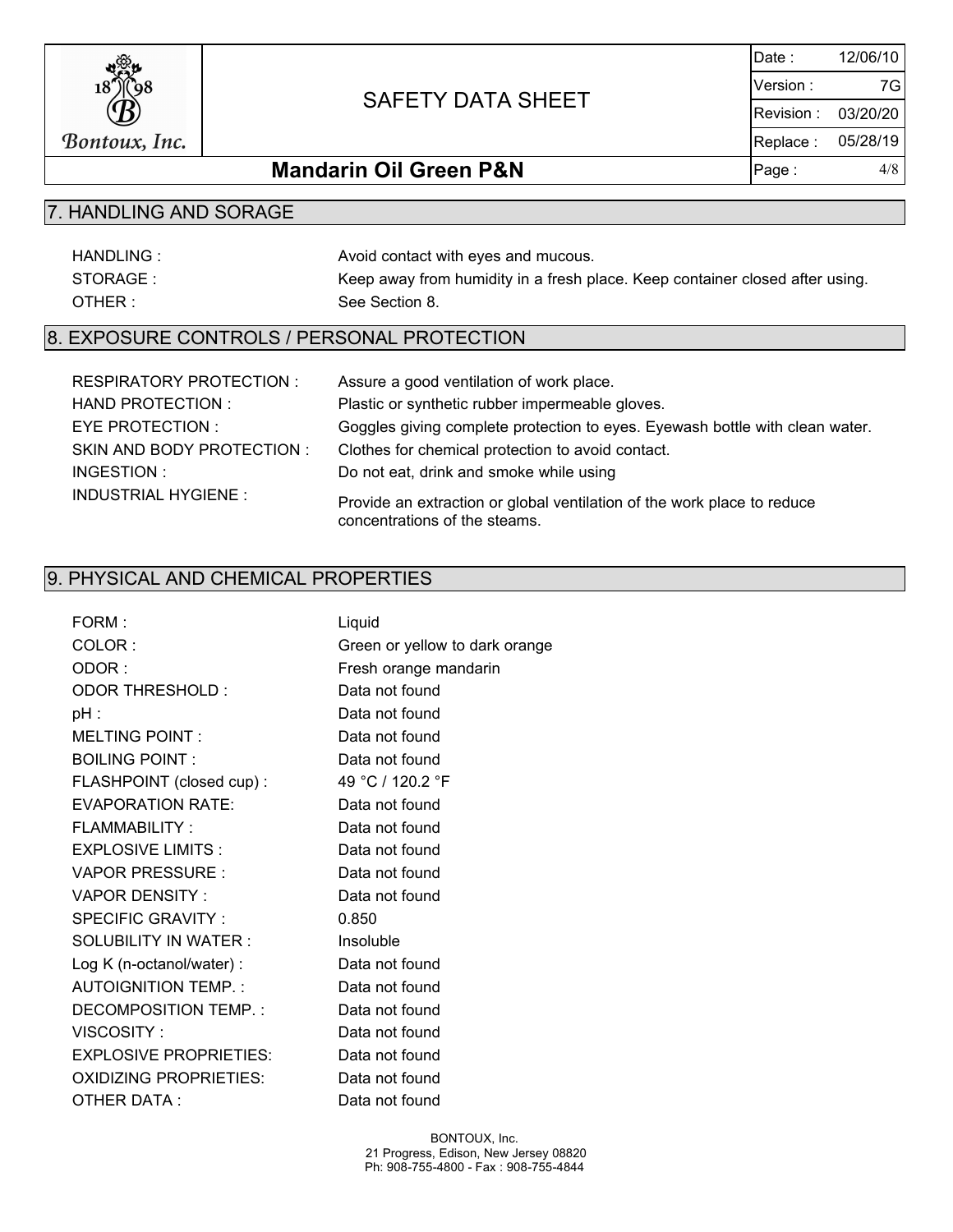

Date : Version : Revision : Replace : Page : 5/8 12/06/10 03/20/20 05/28/19 7G

## **Mandarin Oil Green P&N**

## 10. STABILITY AND REACTIVITY

| <b>REACTIVITY:</b>                    | No data available.                      |
|---------------------------------------|-----------------------------------------|
| <b>CHEMICAL STABILITY:</b>            | No data available.                      |
| POSSIBILITY OF HAZARDOUS<br>REACTION: | None in normal conditions.              |
| CONDITIONS TO AVOID :                 | Excessive heat.                         |
| INCOMPATIBLE MATERIALS:               | Strongly oxidising and reducing agents. |
| HAZARDOUS DECOMPOSITION<br>PRODUCTS:  | None in normal conditions.              |
| OTHERS :                              | None.                                   |

#### 11. TOXICOLOGICAL INFORMATION

| INGESTION:          | Can be noxious.                   |
|---------------------|-----------------------------------|
| <b>SKIN CONTACT</b> | Can induce irritations.           |
| EYE CONTACT:        | Can induce irritations.           |
| INHALATION:         | No specific hazard in normal use. |
| ASPIRATION:         | Aspiration hazard                 |
| SPECIFIC EFFECTS :  | No information available.         |

## 12. ECOLOGICAL INFORMATION

| TOXICITY:                                               | See Section 2             |
|---------------------------------------------------------|---------------------------|
| PERSISTENCE / DEGRADABILITY : No information available. |                           |
| BIOACCUMULATION POTENTIAL: No information available.    |                           |
| RESULTS OF PBT AND VPVB<br>ASSESSMENT:                  | No information available. |
| MOBILITY IN SOIL:                                       | No information available  |
| WGK :                                                   | 2                         |
| OTHER ADVERSE EFFECTS :                                 | Not known                 |
|                                                         |                           |

## 13. DISPOSAL CONSIDERATION

 To comply with the regulations and prefectoral orders in use. Throwing out forbidden. Packaging must be well emptied

### 14. TRANSPORT INFORMATION MEASURES

#### **RID / ADR**

| CLASS :           | -3      |
|-------------------|---------|
| SUBSIDIARY RISK : |         |
| UN NUMBER :       | UN 1169 |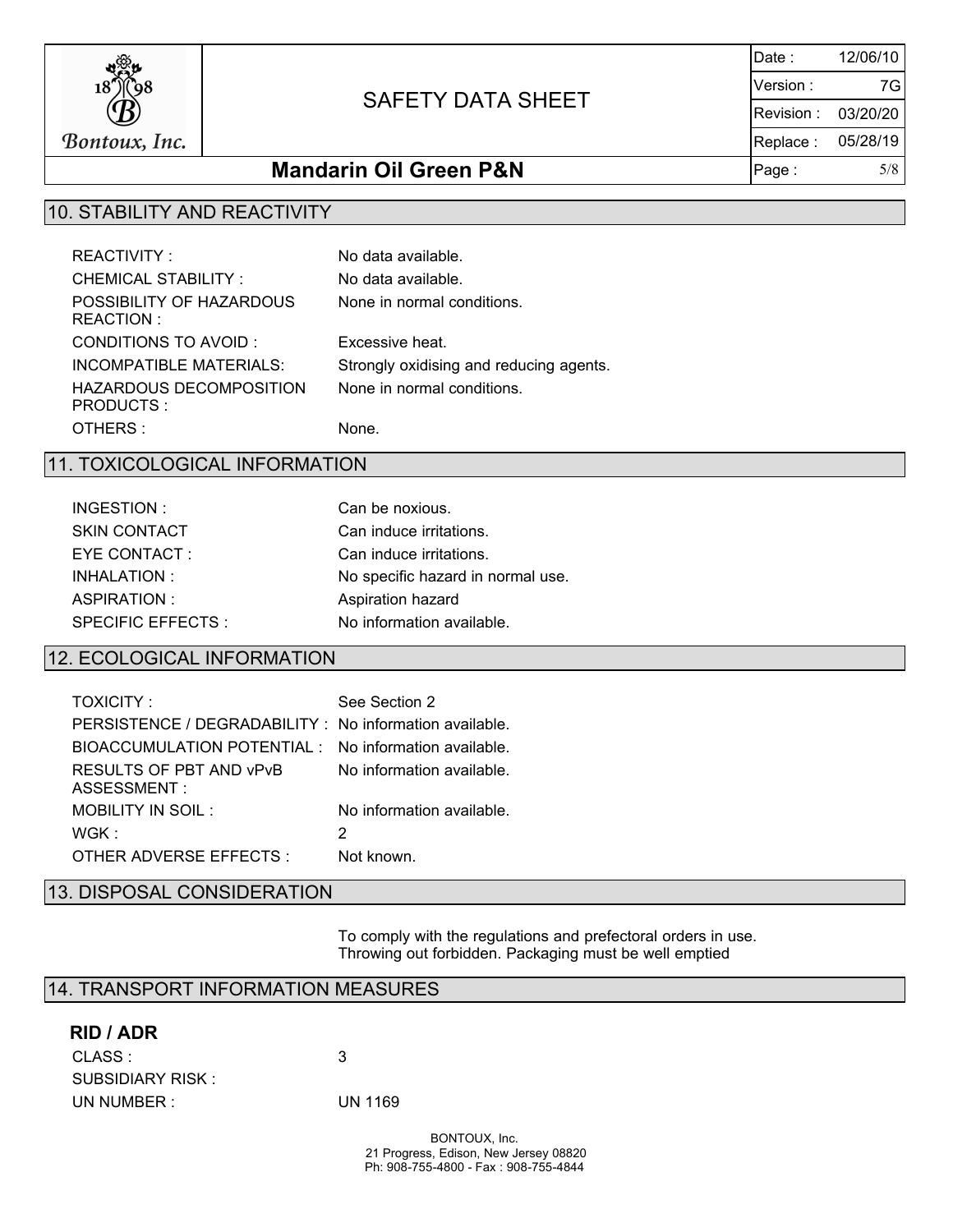

Date : Version : Revision : Replace : Page : 6/8 12/06/10 03/20/20 05/28/19 7G

# **Mandarin Oil Green P&N**

| <b>PACKING GROUP:</b>                      | Ш              |
|--------------------------------------------|----------------|
| TUNNEL CODE:                               | (D/E)          |
| <b>IMCO / IMDG</b>                         |                |
| CLASS:                                     | 3              |
| SUBSIDIARY RISK:                           |                |
| UN NUMBER:                                 | UN 1169        |
| PACKING GROUP:                             | Ш              |
| EmFS:                                      | $F-E$ , S-D    |
| <b>OACI / IATA</b>                         |                |
| CLASS:                                     | 3              |
| <b>SUBSIDIARY RISK:</b>                    |                |
| UN NUMBER:                                 | <b>UN 1169</b> |
| PACKING GROUP:                             | Ш              |
| TRAVELLER AIRPLANE PACKING<br>INSTRUCTION: | 355            |
| TRAVELLER AIRPLANE MAXIMUM<br>QUANTITY:    | 60 L           |
| CARGO AIRPLANE PACKING<br>INSTRUCTION:     | 366            |
| CARGO AIRPLANE MAXIMUM<br>QUANTITY :       | 220 L          |

### **Labelling according to RID / ADR, IMCO / IMDG, OACI / IATA**

SHIPPING NAME : UN 1169 EXTRACTS, AROMATIC, LIQUID



ENVIRONMENTALLY HAZARDOUS

## 15. REGULATORY INFORMATION

### **LABELLING ACCORDING TO GHS REGULATION :**

Physical hazard : FL 3 Health Hazards : AH 1,REP 2,SCI 2,SS 1B Environmental Hazards : EH-A 1,EH-C 1



BONTOUX, Inc. 21 Progress, Edison, New Jersey 08820 Ph: 908-755-4800 - Fax : 908-755-4844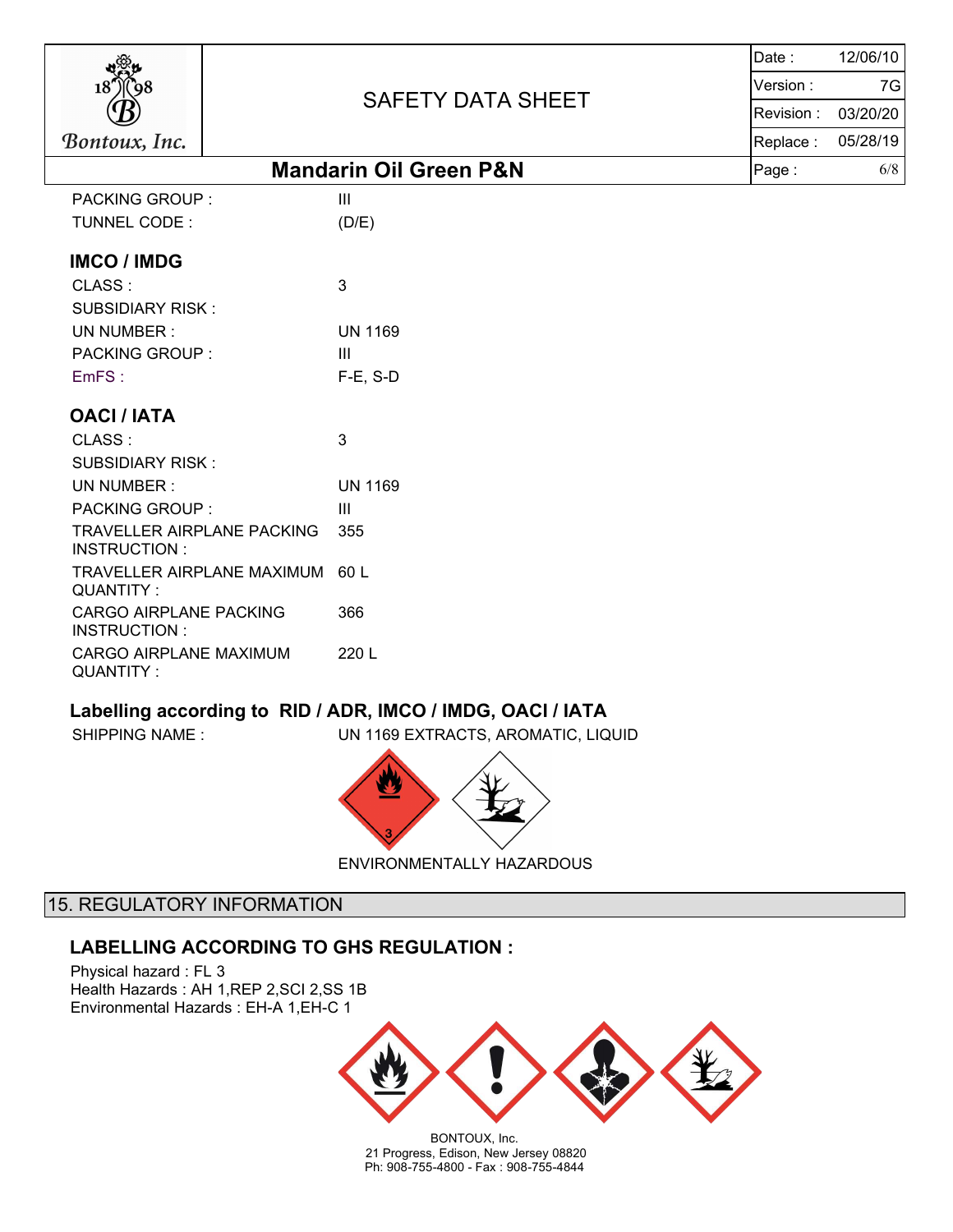

Date : Version : Revision : Replace : Page : 7/8 12/06/10 03/20/20 05/28/19 7G

## **Mandarin Oil Green P&N**

| WORDS OF WARNING:                             | <b>DANGER</b>                                                                                                                                                                                                                                                                                                                       |
|-----------------------------------------------|-------------------------------------------------------------------------------------------------------------------------------------------------------------------------------------------------------------------------------------------------------------------------------------------------------------------------------------|
| <b>PARTICULAR RISKS:</b>                      | H226 Flammable liquid and vapour.<br>H304 May be fatal if swallowed and enters airways.<br>H315 Causes skin irritation.<br>H317 May cause an allergic skin reaction.<br>H361 Suspected of damaging fertility or the unborn child.<br>H400 Very toxic to aquatic life.<br>H410 Very toxic to aquatic life with long lasting effects. |
| PRECAUTIONARY STATEMENT<br><b>PREVENTION:</b> | P273 Avoid release to the environment.<br>P280 Wear protective gloves, protective clothing, eye protection, face<br>protection.                                                                                                                                                                                                     |
| PRECAUTIONARY STATEMENT<br>RESPONSE:          | P301+P310 IF SWALLOWED: Immediately call a POISON CENTER or<br>doctor/physician.<br>P303+P361+P353 IF ON SKIN (or hair) : Remove immediately all<br>contaminated clothing. Rinse skin with water/shower.                                                                                                                            |
| PRECAUTIONARY STATEMENT<br>STORAGE:           | P403+P235 Store in well-ventilated place. Keep cool.                                                                                                                                                                                                                                                                                |
| PRECAUTIONARY STATEMENT<br>DISPOSAL :         | P501 Dispose of contents and/or container in accordance with local, regional,<br>national and/or international regulation.                                                                                                                                                                                                          |
| <b>PARTICULAR MENTION:</b>                    | Not available.                                                                                                                                                                                                                                                                                                                      |
| OTHERS:                                       | Not available.                                                                                                                                                                                                                                                                                                                      |
| LIMITS OF EXPOSURE :                          | Not available.                                                                                                                                                                                                                                                                                                                      |

## **OTHER CLASSIFICATIONS :**

DOT CLASSIFICATION : NFPA CLASSIFICATION :

|               | Not available |  |
|---------------|---------------|--|
| $\cdot$ TLV : | Not available |  |
| <b>SURE</b>   | Not available |  |
|               |               |  |

 $NIOSH:$ 

THRESHOLD LIMIT VALUE -OSHA PERMISSIBLE EXPOS LIMIT - PEL : IAS THE SUBSTANCE BEEN LISTED AS CARCINOGEN : SARA 313 : Not available

Not available